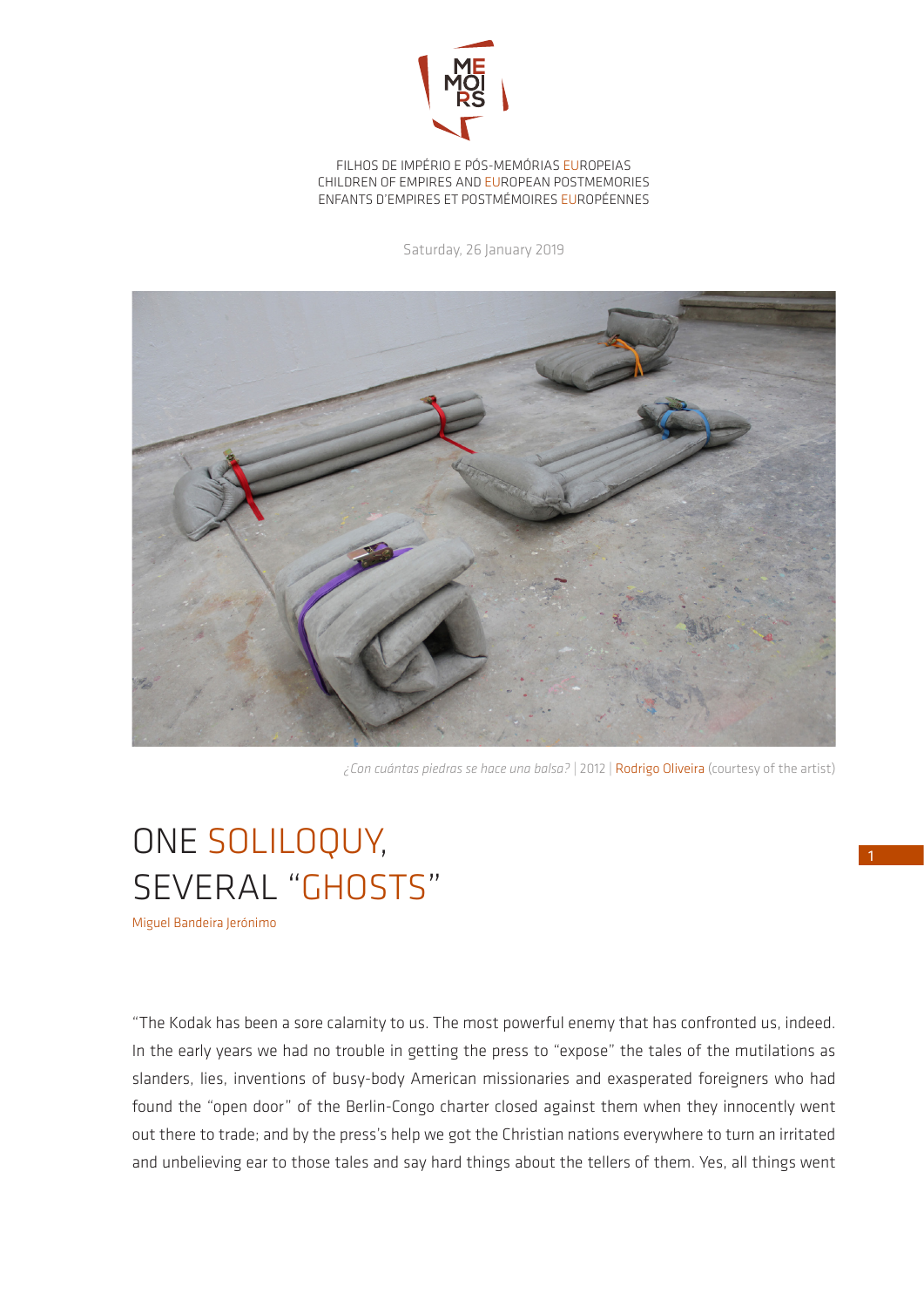

harmoniously and pleasantly in those good days, and I was looked up to as the benefactor of a downtrodden and friendless people. Then all of a sudden came the crash! That is to say, the incorruptible kodak — and all the harmony went to hell! The only witness I have encountered in my long experience that I couldn't bribe" (1).

This long quotation, one of many others worthy of transcription, comes from Mark Twain's well-known *The Soliloquy of King Leopold. A defense of his authority in Congo*, originally printed in 1905 and recently published in Portugal in a carefully edited version by Quetzal (2). This new edition provides an excellent introduction by António Araújo, who reconstructs with rigor and erudition the text's pertinent historical, political and religious contexts, situating Twain's fiction in time and space. The preface identifies the key moments of Leopold's 'rise and fall' and untangles the European and international political dynamics which enabled them (3). Araújo's discussion ranges from the imperial ambitions that motivated Leopold II from the beginning until the 20<sup>th</sup> century collapse of the Independent (or Free) State of the Congo (ISC), through to the material and human effects of the rubber cycle. He also addresses the centrality of humanitarianism, science and philanthropy to Leopold's attempts to legitimize his personal project in the international arena.

The "incorruptible Kodak" belonged to Alice Harris, a missionary married to a secretary of the *Anti-Slavery* Society, John Harris. The Harrises were important voices in campaigns to reform European colonial empires. Her "damn" Kodak profoundly changed the available evidence of iniquities practiced by the colonial administration in the ISC – or as the text puts it, in the "Congo Free Cemetery" or "Land of Tombs". The camera transformed the visual documenting of what Kevin Grant has called "civilized savagery" (4). The burden of proof on a regime that tolerated or encouraged figures such as René de Permentier, the sadistic official of the *Force Publique* (the ISC police forces), or Leon Fiévez, who in four months of service accumulated the astounding record of killing 572 people, changed in register and scope. Sincere indignation ensued. The probing power of photography was widely exploited by all those who denounced the situation, and demonstrated what underpinned the Congolese business of the "king with ten million murders on his soul," as Twain wrote (p.89)(5).

The book features prints some of Harris' most important documentary photos, including an image – or rather, a composition – of nine pictures of people whose hands had been cut off (6). One of the most infamous photographs – of Nsala contemplating the severed hand and the foot of his small child –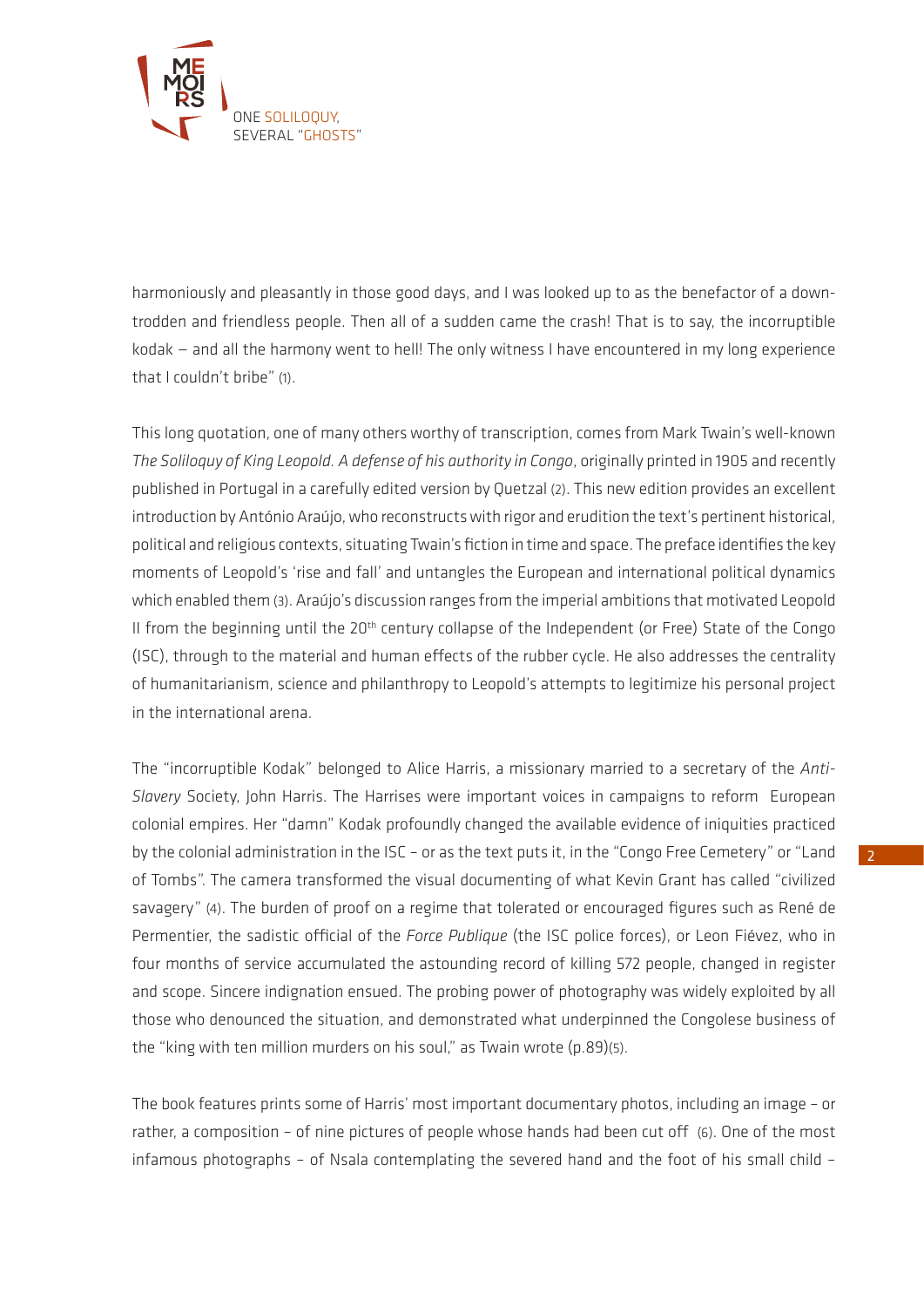

gained worldwide circulation in Edmund Dene Morel's book *King's Leopold's Rule in Africa* (1904). It also is also printed in *Solilóquio* (p. 80). John Harris wrote to Harry Grattan Guiness (in charge of the *Congo Balolo* Mission, to which the Harrises had been attached since 1896) about the photograph, saying: "The photograph is most telling, and as a slide [*lantern slide*, a slide for a 'magic lantern'] will rouse any audience to an outburst of rage." He added: "the expression on the father's face, the horror of the by-standers, the mute appeal of the hand and foot will speak to the most skeptical" (7). Religious arguments, closely associated with reformist discourses, were most effective. As were calls to reform, rather than dissolve, the empire. Twain's book only included a print, but it had the same powerful propagandistic effect. The reformist cause achieved its most disintegrating effect on Leopold's Congo by bringing these records and images into the public sphere. This history helps illuminate the contemporary historiographical and artistic resonance of this past, including the intentional links that can be constructed between politics, identity, and art.

These images, and others, continue to crowd histories and memories of the colonization of the Congo. They pertain to a specific historical period. Nevertheless, the most discussed of them are sometimes taken to represent other periods – and sometimes even the whole colonial experience. This has its risks, of which I will highlight two. On the one hand, it obscures the pressing need better to understand Belgian colonization after the death of the king and when the colony was put under Belgian state (rather than Leopold's personal) administration. Contrary to what you might think from the apparent certainties many books peddle, very little is known about the history of the 'Belgian Congo', which makes it very difficult to understand its present. On the other hand, an obsession with particular moments compress and obscure broader histories and eclipse the plural forms of symbolic and material violence that underpinned the colonialism of the *petit pays* that so bored the king. These include policies and politics about population, work and land. Other 'ghosts' succeeded King Leopold's. We know (relatively) well the facts that caused the first ghost. It may be helpful to better understand the others.